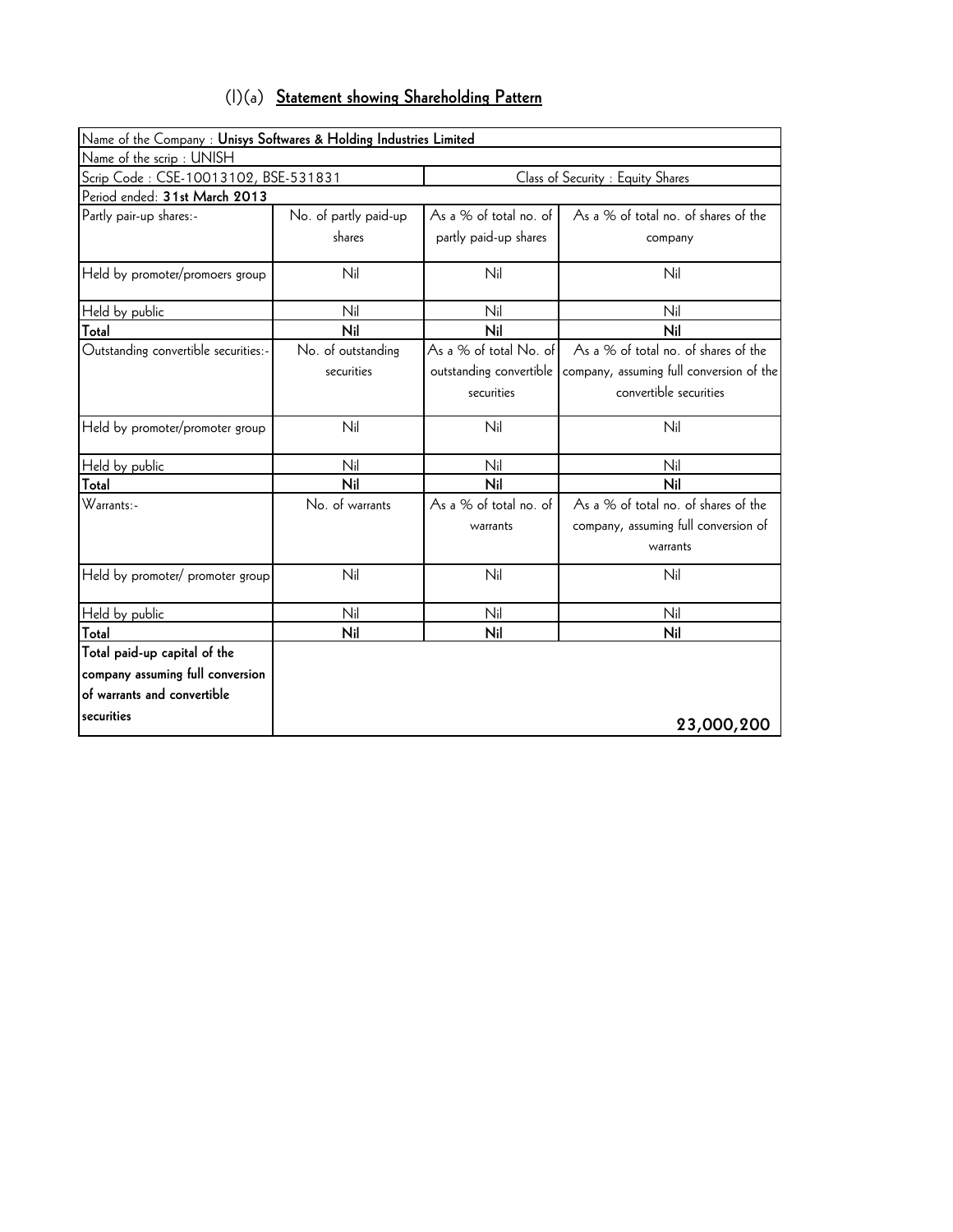## (I)(a) **Statement showing Shareholding Pattern under Clause 35 of the Listing Agreement**

|      | Name of the Company:                           | UNISYS SOFTWARES & HOLDING INDUSTRIES LTD |                          |                     |                                    |                                 |                 |                      |  |
|------|------------------------------------------------|-------------------------------------------|--------------------------|---------------------|------------------------------------|---------------------------------|-----------------|----------------------|--|
|      | Scrip Code : CSE-10013102, BSE-531831          |                                           |                          |                     | Quarter ended:                     |                                 | 31st March 2013 |                      |  |
|      |                                                |                                           |                          |                     |                                    |                                 |                 |                      |  |
|      | Cate-gory Category of shareholder              | Number of                                 | Total number of          | Number of shares    | Total shareholding as a percentage |                                 |                 | Shares Pledged or    |  |
| code |                                                | shareholders                              | shares                   | held in             | of total number of shares          |                                 |                 | otherwise encumbered |  |
|      |                                                |                                           |                          | dematerialized form |                                    |                                 |                 |                      |  |
|      |                                                |                                           |                          |                     |                                    | As a percentage As a percentage | Number of       | As a                 |  |
|      |                                                |                                           |                          |                     | of $(A+B)$                         | of $(A+B+C)$                    | <b>Shares</b>   | Percentage           |  |
| (1)  | (II)                                           | (III)                                     | (IV)                     | (V)                 | (VI)                               | (VII)                           | (VIII)          | $(IX) = (VIII)$      |  |
|      |                                                |                                           |                          |                     |                                    |                                 |                 | /(VI) * 100          |  |
|      | Shareholding of Promoter and Promoter Group    |                                           |                          |                     |                                    |                                 |                 |                      |  |
| (A)  |                                                |                                           |                          |                     |                                    |                                 |                 |                      |  |
| $-1$ | Indian                                         |                                           |                          |                     |                                    |                                 |                 |                      |  |
| (a)  | Individuals/ Hindu Undivided Family            | 8                                         | 4,559,400                | 4,559,300           | 19.823%                            | 19.823%                         |                 |                      |  |
| (b)  | Central Government/ State Government(s)        |                                           |                          |                     | 0.000%                             | 0.000%                          |                 |                      |  |
| (c)  | <b>Bodies Corporate</b>                        | $\overline{2}$                            | 1,000,000                |                     | 4.348%                             | 4.348%                          | $\sim$          |                      |  |
| (d)  | Financial Institutions/ Banks                  | L.                                        |                          |                     | 0.000%                             | 0.000%                          |                 |                      |  |
| (e)  | Any Other - Specify                            |                                           |                          |                     | 0.000%                             | 0.000%                          |                 |                      |  |
|      | Sub-Total (A)(1)                               | 10                                        | 5,559,400                | 4,559,300           | 24.171%                            | 24.171%                         | $\mathcal{L}$   |                      |  |
| -2   | Foreign                                        |                                           |                          |                     | 0.000%                             | 0.000%                          |                 |                      |  |
| (a)  | Individuals (Non-Resident Individuals/ Foreign | ÷,                                        | ÷.                       | ÷                   | 0.000%                             | 0.000%                          |                 |                      |  |
|      | Individuals)                                   |                                           |                          |                     |                                    |                                 |                 |                      |  |
| (b)  | <b>Bodies Corporate</b>                        |                                           |                          |                     | 0.000%                             | 0.000%                          |                 |                      |  |
| (c)  | Institutions                                   | ä,                                        | ÷,                       | $\overline{a}$      | 0.000%                             | 0.000%                          | $\overline{a}$  |                      |  |
| (d)  | Qualified Foreign Investor                     | $\blacksquare$                            | $\blacksquare$           | $\mathbf{r}$        | 0.000%                             | 0.000%                          |                 |                      |  |
| (e)  | Any Other (specify)                            | $\overline{\phantom{0}}$                  |                          |                     | 0.000%                             | 0.000%                          |                 |                      |  |
|      | Sub-Total (A)(2)                               | ÷,                                        | ÷,                       |                     | 0.000%                             | 0.000%                          |                 |                      |  |
|      | Total Shareholding of Promoter and Promoter    |                                           |                          |                     |                                    |                                 |                 |                      |  |
|      | Group $(A) = (A)(1) + (A)(2)$                  | 10                                        | 5,559,400                | 4,559,300           | 24.171%                            | 24.171%                         |                 |                      |  |
| (B)  | Public shareholding                            |                                           |                          |                     | 0.000%                             | 0.000%                          | N.A.            | N.A.                 |  |
| $-1$ | Institutions                                   |                                           |                          |                     | 0.000%                             | 0.000%                          | N.A.            | N.A.                 |  |
| (a)  | Mutual Funds/ UTI                              | $\blacksquare$                            | $\blacksquare$           |                     | 0.000%                             | 0.000%                          |                 |                      |  |
| (b)  | Financial Institutions/ Banks                  | $\mathbf{1}$                              | 100                      | 100                 | 0.000%                             | 0.000%                          |                 |                      |  |
| (c)  | Central Government/ State Government(s)        |                                           | $\overline{\phantom{a}}$ |                     | 0.000%                             | 0.000%                          |                 |                      |  |
| (d)  | Venture Capital Funds                          |                                           |                          |                     | 0.000%                             | 0.000%                          |                 |                      |  |
| (e)  | Insurance Companies                            | $\blacksquare$                            | $\Box$                   | ÷.                  | 0.000%                             | 0.000%                          |                 |                      |  |
| (f)  | Foreign Institutional Investors                | $\blacksquare$                            | $\overline{\phantom{a}}$ | $\mathbf{r}$        | 0.000%                             | 0.000%                          |                 |                      |  |
| (g)  | Foreign Venture Capital Investors              | $\overline{\phantom{0}}$                  | $\overline{a}$           | ÷,                  | 0.000%                             | 0.000%                          |                 |                      |  |
| (h)  | Qualified Foreign Investors                    | $\blacksquare$                            | $\overline{\phantom{a}}$ | ä,                  | 0.000%                             | 0.000%                          |                 |                      |  |
| (i)  | Any Other (specify)                            |                                           |                          |                     | 0.000%                             | 0.000%                          |                 |                      |  |
|      | $Sub-Total (B)(1)$                             | $\mathbf{1}$                              | 100                      | 100                 | 0.000%                             | 0.000%                          |                 |                      |  |
| $-2$ | Non-institutions                               |                                           |                          |                     | 0.000%                             | 0.000%                          | N.A.            | N.A.                 |  |
| (a)  | <b>Bodies Corporate</b>                        | 123                                       | 11,835,454               | 9,819,954           | 51.458%                            | 51.458%                         |                 |                      |  |
| (b)  | Individuals -                                  |                                           |                          |                     | 0.000%                             | 0.000%                          |                 |                      |  |
| i.   | Individual shareholders holding nominal share  | 1,097                                     | 347,216                  | 180,114             | 1.510%                             | 1.510%                          |                 |                      |  |
|      | capital up to Rs. 1 lakh.                      |                                           |                          |                     |                                    |                                 |                 |                      |  |
| ii.  | Individual shareholders holding nominal share  | 48                                        | 5,058,230                | 4,860,730           | 21.992%                            | 21.992%                         |                 |                      |  |
|      | capital in excess of Rs. 1 lakh.               |                                           |                          |                     |                                    |                                 |                 |                      |  |
|      |                                                |                                           |                          |                     |                                    |                                 |                 |                      |  |
| (c)  | Qualified Foreign Investors                    | $\blacksquare$                            | $\omega$                 |                     | 0.000%                             | 0.000%                          |                 |                      |  |
| (d)  | Any Other (specify) - NRI / OCB                | 4                                         | 726                      | 726                 | 0.003%                             | 0.003%                          |                 |                      |  |
|      | Hindu Undivided Family                         | 16                                        | 175,759                  | 175,759             | 0.764%                             | 0.764%                          |                 |                      |  |
|      | Clearing Member                                | 3                                         | 23,315                   | 23,315              | 0.101%                             | 0.101%                          |                 |                      |  |
|      | Sub-Total (B)(2)                               | 1,291                                     | 17,440,700               | 15,060,598          | 75.828%                            | 75.828%                         |                 |                      |  |
|      | Total<br>Public<br>Shareholding<br>$(B) =$     | 1,292                                     | 17,440,800               | 15,060,698          | 75.829%                            | 75.829%                         |                 |                      |  |
|      | $(B)(1)+(B)(2)$                                |                                           |                          |                     |                                    |                                 | N.A.            | N.A.                 |  |
|      | TOTAL $(A)+(B)$                                | 1,302                                     | 23,000,200               | 19,619,998          | 100.000%                           | 100.000%                        |                 |                      |  |
| (C)  | Shares held by Custodians and against which    |                                           |                          |                     | 0.000%                             | 0.000%                          |                 |                      |  |
|      | Depository Receipts have been issued           |                                           |                          |                     |                                    |                                 | N.A.            | N.A.                 |  |
| (1)  | Promoter and Promoter Group                    |                                           |                          |                     | 0.000%                             | 24.171%                         |                 |                      |  |
| (2)  | Public                                         | $\blacksquare$                            | $\blacksquare$           | $\omega$            | 0.000%                             | 75.829%                         | N.A.            | N.A.                 |  |
|      | TOTAL (C)                                      |                                           |                          |                     |                                    | 1                               |                 |                      |  |
|      | GRAND TOTAL $(A)+(B)+(C)$                      | 1,302                                     | 23,000,200               | 19,619,998          | 100.000%                           | 100.000%                        |                 |                      |  |

Notes : Not Any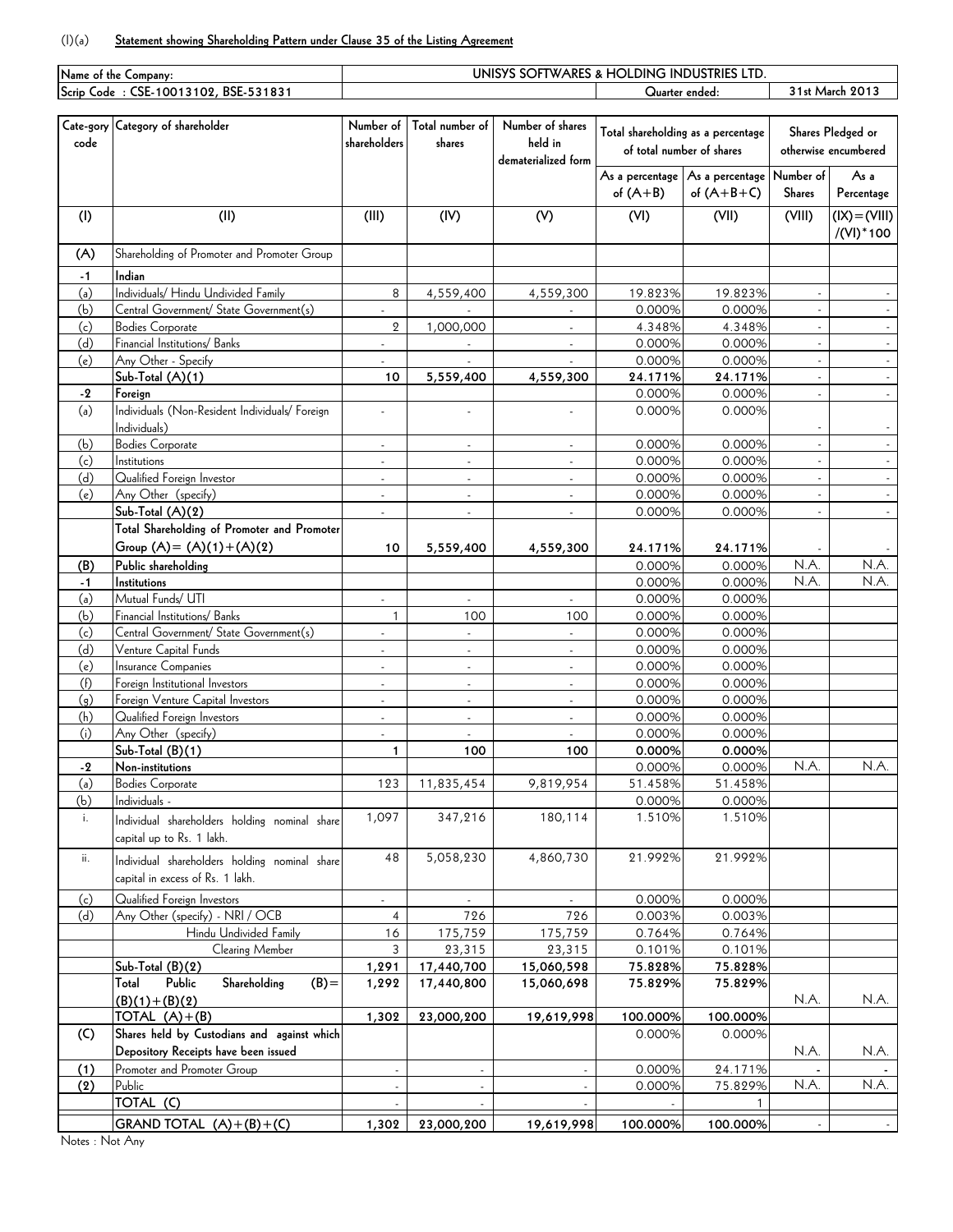|                | Name of the Company:                                                                              | UNISYS SOFTWARES & HOLDING INDUSTRIES LTD. |                    |                          |                               |                          |                          |                          |                              |                               |                         |
|----------------|---------------------------------------------------------------------------------------------------|--------------------------------------------|--------------------|--------------------------|-------------------------------|--------------------------|--------------------------|--------------------------|------------------------------|-------------------------------|-------------------------|
|                | Scrip Code: CSE-10013102, BSE-531831                                                              | Quarter ended:                             |                    |                          |                               |                          | 31st March 2013          |                          |                              |                               |                         |
| (l)(b)         | Statement showing Shareholding of persons belonging to the category "Promoter and Promoter Group" |                                            |                    |                          |                               |                          |                          |                          |                              |                               |                         |
| Sr. No.        | Name of the shareholder                                                                           |                                            |                    |                          |                               |                          |                          |                          |                              | <b>Details of Convertible</b> | Total shares (including |
|                |                                                                                                   | Details of Shares held                     |                    |                          | <b>Encumbered Shares</b>      |                          |                          | Details of Warrants      |                              | <b>Securities</b>             | underlying shares       |
|                |                                                                                                   | Number of shares                           | As a % of          | Number                   | As a                          | As a % of                | Number of                | As a $%$ of              | Number of                    | As a $%$ of                   | assuming full           |
|                |                                                                                                   |                                            | <b>Grand Total</b> |                          | Percentage                    | <b>Grand Total</b>       | <b>Warrants</b>          | Total No. of             | Convertible                  | Total No. of                  | conversion of warrants  |
|                |                                                                                                   |                                            | $(A)+(B)+($        |                          |                               | $(A)+(B)$                | held                     | Warrants of              | Securities                   | Convertible                   | and convertible         |
|                |                                                                                                   |                                            | C)                 |                          |                               | $+(C)$ of Sub-           |                          | the same Class           | held                         | Securities of                 | securities) as a % of   |
|                |                                                                                                   |                                            |                    |                          |                               | Clause (I)(a)            |                          |                          |                              | the same<br>C <sub>loc</sub>  | diluted share capital   |
| (1)            | (II)                                                                                              | (III)                                      | (IV)               | (V)                      | $(VI) = (V)/$<br>$(III)^*100$ | (VII)                    | (VIII)                   | (XI)                     | (X)                          | (XI)                          | (XII)                   |
|                | Sushil Kr. Purohit                                                                                | ,072,900                                   | 4.665%             | $\blacksquare$           |                               | $\sim$                   | $\sim$                   | $\blacksquare$           | $\overline{\phantom{a}}$     | $\blacksquare$                | 4.665%                  |
| $\overline{2}$ | Jagdish Prasad Purohit                                                                            | 1,298,100                                  | 5.644%             | $\overline{\phantom{a}}$ | $\overline{\phantom{a}}$      | $\sim$                   |                          | $\overline{\phantom{a}}$ |                              |                               | 5.644%                  |
| 3              | Pawan Kr. Purohit                                                                                 | 1,044,300                                  | 4.540%             | $\blacksquare$           | $\blacksquare$                | $\blacksquare$           |                          | $\overline{\phantom{a}}$ |                              | $\overline{\phantom{a}}$      | 4.540%                  |
| 4              | Kailash Prasad Purohit                                                                            | 1,031,000                                  | 4.483%             | $\overline{\phantom{a}}$ | $\overline{\phantom{a}}$      | $\sim$                   |                          | $\blacksquare$           |                              | $\blacksquare$                | 4.483%                  |
| 5              | Neha Cassettes Pvt. Ltd.                                                                          | 500,000                                    | 2.174%             | $\overline{\phantom{a}}$ | $\overline{\phantom{a}}$      | $\blacksquare$           | $\blacksquare$           | $\blacksquare$           | $\blacksquare$               | $\overline{\phantom{a}}$      | 2.174%                  |
| 6              | Jai Ambe Cassettes Pvt. Ltd.                                                                      | 500,000                                    | 2.174%             | $\blacksquare$           | $\overline{\phantom{a}}$      | $\blacksquare$           | $\overline{\phantom{a}}$ | $\overline{\phantom{a}}$ |                              |                               | 2.174%                  |
|                | <b>Bimal Joshi</b>                                                                                | 53,000                                     | 0.230%             | $\blacksquare$           | $\overline{\phantom{a}}$      | $\sim$                   | $\overline{\phantom{a}}$ | $\overline{\phantom{a}}$ | $\overline{\phantom{a}}$     | $\overline{\phantom{a}}$      | 0.230%                  |
| 8              | Dolly Purohit                                                                                     | 30,000                                     | 0.130%             | $\blacksquare$           | $\overline{\phantom{a}}$      | $\overline{\phantom{a}}$ |                          |                          |                              |                               | 0.130%                  |
| 9              | Priyanka Purohit                                                                                  | 30,000                                     | 0.130%             | $\overline{a}$           |                               | ٠                        |                          | $\overline{\phantom{a}}$ |                              |                               | 0.130%                  |
| 10             | <b>Balchand Purohit</b>                                                                           | 100                                        | 0.000%             | $\overline{\phantom{a}}$ | $\overline{\phantom{a}}$      | $\sim$                   |                          | ٠                        | $\qquad \qquad \blacksquare$ |                               | 0.000%                  |
|                | <b>TOTAL</b>                                                                                      | 5,559,400                                  | 24.171%            |                          |                               | $\overline{\phantom{a}}$ |                          |                          |                              |                               | 24.171%                 |

| (l)(c)(i) | Statement showing holding of securities (including shares, warrants, convertible securities) of persons belonging to the category "Public" and holding more than 1% of the total number of shares |                     |                                        |                               |                                                                   |                                                       |                                                      |                                                                                                               |
|-----------|---------------------------------------------------------------------------------------------------------------------------------------------------------------------------------------------------|---------------------|----------------------------------------|-------------------------------|-------------------------------------------------------------------|-------------------------------------------------------|------------------------------------------------------|---------------------------------------------------------------------------------------------------------------|
| Sr. No.   | Name of the shareholder                                                                                                                                                                           |                     | Total Shares Held                      |                               | Details of Warrants                                               |                                                       | <b>Details of Convertible Securities</b>             | Total shares (including underlying                                                                            |
|           |                                                                                                                                                                                                   | Number of<br>shares | As a % of Grand Total<br>$(A)+(B)+(C)$ | Number of<br>Warrants<br>held | As a % of Total<br>No. of Warrants<br>of the same<br><b>Class</b> | Number of<br>Convertible<br><b>Securities</b><br>held | As a % of Total No. of<br>Warrants of the same Class | shares assuming full conversion of<br>warrants and convertible securities) as<br>a % of diluted share capital |
| (1)       | (II)                                                                                                                                                                                              | (III)               | (IV)                                   | (V)                           | (VI)                                                              | (VII)                                                 | (VIII)                                               | (IX)                                                                                                          |
|           | Sahayta Financial Consultancy Services India<br>Pvt. Limited                                                                                                                                      | 1,000,000           | 4.35%                                  | $\overline{\phantom{a}}$      | $\overline{\phantom{a}}$                                          | $\overline{\phantom{a}}$                              | $\sim$                                               | 4.35%                                                                                                         |
| 2         | Gateway Financial Services Ltd.                                                                                                                                                                   | 501,554             | 2.18%                                  | $\overline{\phantom{a}}$      | $\overline{\phantom{a}}$                                          | $\overline{\phantom{a}}$                              | $\sim$                                               | 2.18%                                                                                                         |
| 3         | Confort Securities Limited                                                                                                                                                                        | 538,361             | 2.34%                                  | $\overline{\phantom{a}}$      | $\overline{\phantom{a}}$                                          | $\overline{\phantom{a}}$                              | $\sim$                                               | 2.34%                                                                                                         |
| 4         | <b>SKM Travels Private Limited</b>                                                                                                                                                                | 468,910             | 2.04%                                  | $\overline{\phantom{a}}$      | $\overline{\phantom{a}}$                                          | $\overline{\phantom{a}}$                              | $\sim$                                               | 2.04%                                                                                                         |
| 5.        | Decent Vincom Private Limited                                                                                                                                                                     | 566,329             | 2.46%                                  | $\overline{\phantom{a}}$      | $\overline{\phantom{a}}$                                          | $\overline{\phantom{a}}$                              | $\sim$                                               | 2.46%                                                                                                         |
| 6.        | Religare Finvest Limited                                                                                                                                                                          | 468,000             | 2.03%                                  | $\overline{\phantom{a}}$      | $\overline{\phantom{a}}$                                          |                                                       | $\sim$                                               | 2.03%                                                                                                         |
|           | Vaishali Infosystem India Pvt. Ltd.                                                                                                                                                               | 393,421             | 1.71%                                  | $\overline{\phantom{a}}$      | $\overline{\phantom{a}}$                                          |                                                       | $\sim$                                               | 1.71%                                                                                                         |
|           |                                                                                                                                                                                                   |                     |                                        |                               |                                                                   |                                                       | <b>Continued on Next Page</b>                        |                                                                                                               |
| Sr. No.   | Name of the shareholder                                                                                                                                                                           |                     | <b>Total Shares Held</b>               |                               | Details of Warrants                                               |                                                       | <b>Details of Convertible Securities</b>             | Total shares (including underlying                                                                            |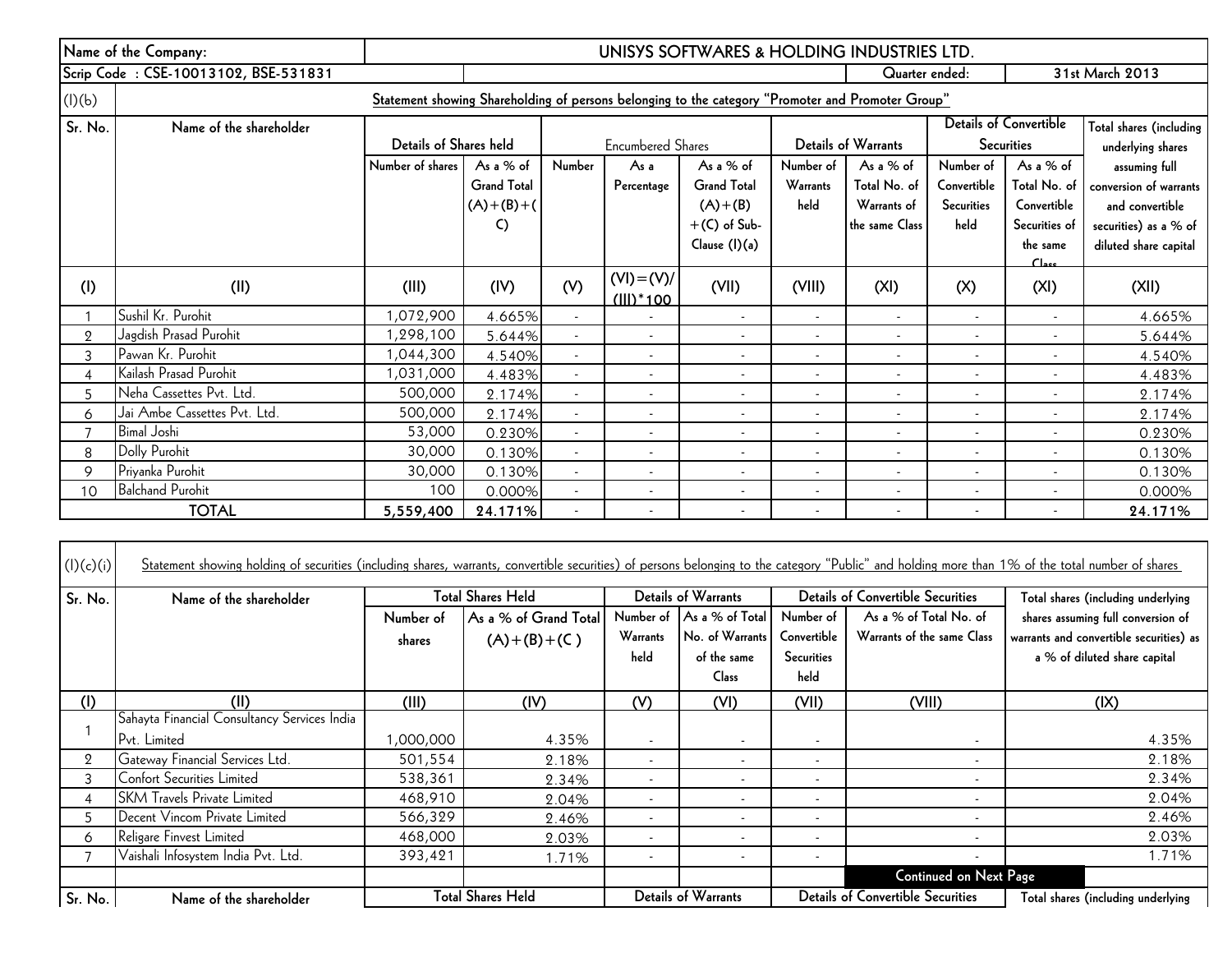|    |                                        | Number of<br>shares | As a % of Grand Total<br>$(A)+(B)+(C)$ | Number of<br>Warrants    | As a % of Total<br>No. of Warrants | Number of<br>Convertible | As a % of Total No. of<br>Warrants of the same Class | shares assuming full conversion of<br>warrants and convertible securities) as |
|----|----------------------------------------|---------------------|----------------------------------------|--------------------------|------------------------------------|--------------------------|------------------------------------------------------|-------------------------------------------------------------------------------|
|    |                                        |                     |                                        | held                     | of the same                        | <b>Securities</b>        |                                                      | a % of diluted share capital                                                  |
|    |                                        |                     |                                        |                          | Class                              | held                     |                                                      |                                                                               |
| 8  | Kingfisher Properties Private Limited  | 602,980             | 2.62%                                  | $\sim$                   |                                    | $\sim$                   | $\overline{\phantom{a}}$                             | 2.62%                                                                         |
| 9  | Mahesh Kr. Agarwal                     | 366,992             | 1.60%                                  | $\overline{\phantom{a}}$ | $\overline{\phantom{a}}$           | ٠                        | $\sim$                                               | 1.60%                                                                         |
| 10 | Scope Vyapar Private Limited           | 399,101             | 1.74%                                  | $\sim$                   | $\sim$                             | $\overline{\phantom{a}}$ | $\sim$                                               | 1.74%                                                                         |
| 11 | Hamsafar Marketings Private Limited    | 373,100             | .62%                                   | $\sim$                   | $\overline{\phantom{a}}$           | $\overline{\phantom{a}}$ | $\overline{\phantom{a}}$                             | 1.62%                                                                         |
| 12 | Brijdham Dealcom Private Limited       | 350,000             | .52%                                   | $\overline{\phantom{a}}$ | $\overline{\phantom{a}}$           | ٠                        | $\overline{\phantom{a}}$                             | 1.52%                                                                         |
| 13 | Ananya A. Mittal                       | 344,800             | .50%                                   | $\sim$                   | $\sim$                             | $\overline{\phantom{a}}$ | $\overline{\phantom{a}}$                             | 1.50%                                                                         |
| 14 | Vali N. Mithiborwala                   | 298,743             | .30%                                   | $\sim$                   | $\overline{\phantom{a}}$           | $\overline{\phantom{a}}$ | $\overline{\phantom{a}}$                             | 1.30%                                                                         |
| 15 | Sankalp Vincom Private Limited         | 547,304             | 2.38%                                  | $\sim$                   | $\overline{\phantom{a}}$           | $\overline{\phantom{a}}$ | ٠                                                    | 2.38%                                                                         |
| 16 | Forum Suppliers Private Limited        | 271,557             | 1.18%                                  | $\overline{\phantom{a}}$ | $\overline{\phantom{a}}$           | $\overline{\phantom{a}}$ | $\sim$                                               | 1.18%                                                                         |
| 17 | <b>DKS</b> Enterprises Private Limited | 268,112             | 1.17%                                  | $\overline{\phantom{a}}$ | $\overline{\phantom{a}}$           | ٠                        | $\sim$                                               | 1.17%                                                                         |
| 18 | Everlink Distributors Private Limited  | 250,000             | 1.09%                                  | $\overline{\phantom{a}}$ |                                    | ٠                        |                                                      | 1.09%                                                                         |
| 19 | Compass Distributors Private Limited   | 247,171             | 1.07%                                  | $\sim$                   | $\overline{\phantom{a}}$           | $\overline{\phantom{a}}$ | $\overline{\phantom{a}}$                             | 1.07%                                                                         |
| 20 | Archana Mittal                         | 612,502             | 2.66%                                  | $\overline{\phantom{a}}$ | $\overline{\phantom{a}}$           | $\overline{\phantom{a}}$ | $\overline{\phantom{a}}$                             | 2.66%                                                                         |
| 21 | Saifee Saleh Mithiborwala              | 606,713             | 2.64%                                  | $\overline{\phantom{a}}$ | $\overline{\phantom{a}}$           | $\overline{\phantom{a}}$ | $\overline{\phantom{a}}$                             | 2.64%                                                                         |
| 22 | Saleh N. Mithiborwala                  | 577,093             | 2.51%                                  | $\overline{\phantom{a}}$ | $\overline{\phantom{a}}$           | ٠                        | $\sim$                                               | 2.51%                                                                         |
| 23 | Ajay S. Mittal                         | 240,000             | 1.04%                                  | $\sim$                   | $\overline{\phantom{a}}$           | ٠                        | $\overline{\phantom{a}}$                             | 1.04%                                                                         |
|    | <b>TOTAL</b>                           | 10,292,743          | 44.75%                                 | $\overline{\phantom{a}}$ | $\overline{\phantom{a}}$           | $\overline{\phantom{a}}$ | $\overline{\phantom{a}}$                             | 44.75%                                                                        |

|            | Ajay S. Mittal                                                                                                                                                                                       | 240,000    | 1.04%                 |                          |                                          |                                    |                            | 1.04%                                   |  |  |
|------------|------------------------------------------------------------------------------------------------------------------------------------------------------------------------------------------------------|------------|-----------------------|--------------------------|------------------------------------------|------------------------------------|----------------------------|-----------------------------------------|--|--|
|            | <b>TOTAL</b>                                                                                                                                                                                         | 10,292,743 | 44.75%                |                          |                                          |                                    |                            | 44.75%                                  |  |  |
|            |                                                                                                                                                                                                      |            |                       |                          |                                          |                                    |                            |                                         |  |  |
| (l)(c)(ii) | Statement showing holding of securities (including shares, warrants, convertible securities) of persons (together with PAC) belonging to the category "Public" and holding more than 5% of the total |            |                       |                          |                                          |                                    |                            |                                         |  |  |
|            | number of shares of the company                                                                                                                                                                      |            |                       |                          |                                          |                                    |                            |                                         |  |  |
| Sr. No.    | <b>Total Shares Held</b><br>Name(s) of the shareholder(s) and the                                                                                                                                    |            | Details of Warrants   |                          | <b>Details of Convertible Securities</b> | Total shares (including underlying |                            |                                         |  |  |
|            | Persons Acting in Concert (PAC) with                                                                                                                                                                 | Number of  | As a % of Grand Total |                          | Number of As a % of Total                | Number of                          | As a % of Total No. of     | shares assuming full conversion of      |  |  |
|            | them                                                                                                                                                                                                 | shares     | $(A)+(B)+(C)$         | Warrants                 | No. of Warrants                          | Convertible                        | Warrants of the same Class | warrants and convertible securities) as |  |  |
|            |                                                                                                                                                                                                      |            |                       | held                     | of the same                              | Securities                         |                            | a % of diluted share capital            |  |  |
|            |                                                                                                                                                                                                      |            |                       |                          | <b>Class</b>                             | held                               |                            |                                         |  |  |
|            | N.A.                                                                                                                                                                                                 |            | 0.00%                 | $\overline{\phantom{a}}$ | $\sim$                                   |                                    |                            |                                         |  |  |
|            | $Total$                                                                                                                                                                                              |            | 0.00%                 | $\overline{\phantom{a}}$ | $\overline{\phantom{a}}$                 |                                    |                            |                                         |  |  |